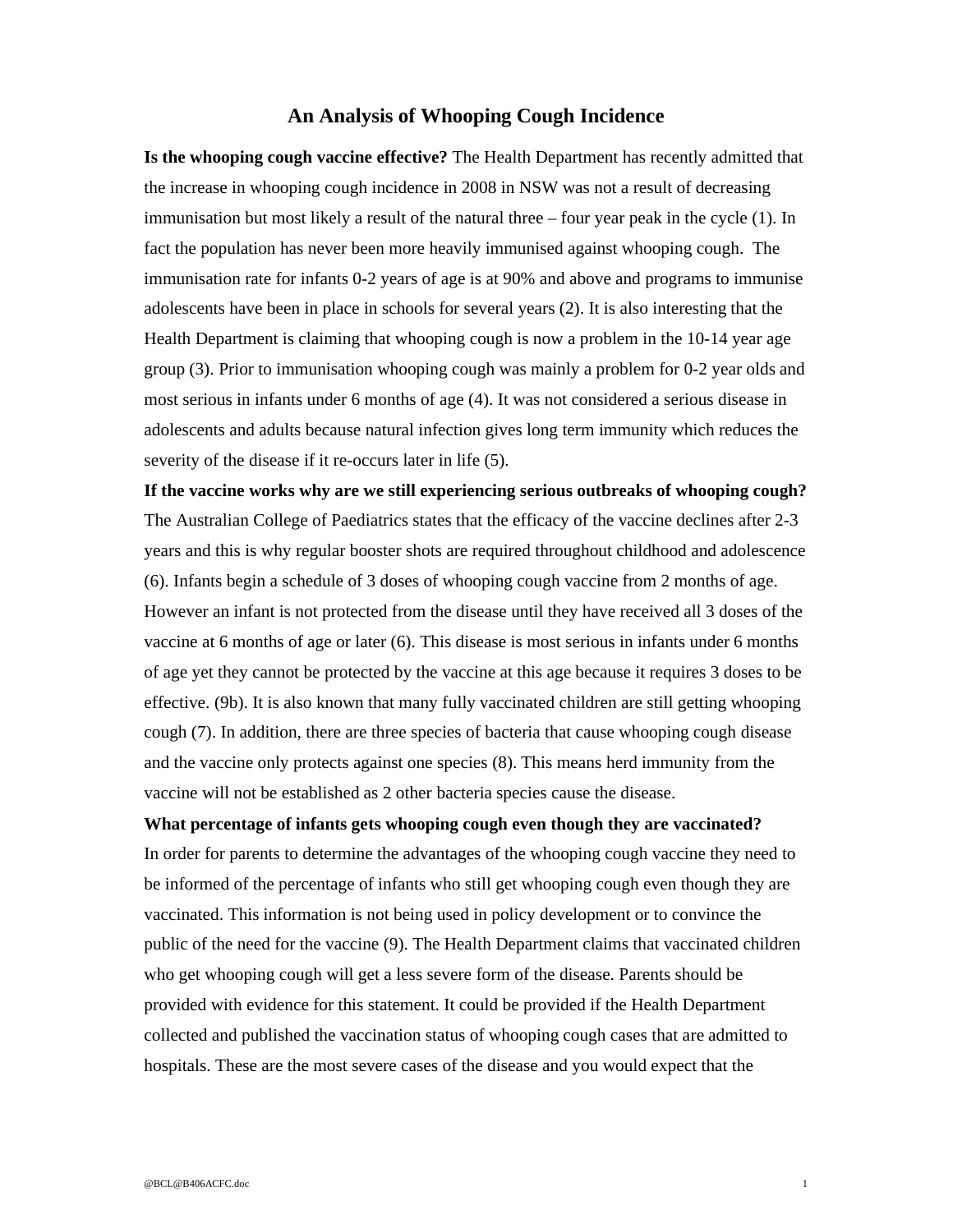majority of these cases would be unvaccinated. Why is the Health Department not using this information to convince parents of the need for the vaccine?

## **Ingredients of the vaccine.**

Parents are also entitled to know that the vaccine contains antibiotics, preservatives and aluminium compounds which cause allergies and autoimmune diseases in some individuals (10). These chemicals are contained in the vaccine carrier and injected into the tissues of infants at a time when children's body systems are still developing. The rate of allergies and autoimmune diseases in children has never been higher and we should be considering all possible causes of these diseases. Therefore it is important that the public is provided with evidence that the whooping cough vaccine is effective before parents are encouraged to vaccinate their children.

An increase in the incidence of whooping cough in the Australian population at a time when vaccination rates have never been higher in infants or adolescents is not an indication that the vaccine is effective.

Judy Wilyman PhD student Murdoch University J.Wilyman@murdoch.edu.au

## **References:**

- 1) Ferson M, as cited Cox B, 2009, *Illawarra Mercury.*
- 2) Commonwealth of Australia, 2003, National Health and Medical Research Council (NHMRC), Australian Immunisation Handbook (eighth edition)
- 3) Senanayake S, 2007, "Pertussis in Australia Today: A disease of adolescents and adults that can kill infants", *Australian Family Physician*, Vol. 36, No.1/2, January/February.
- 4) Behrman R.E, and Kliegman R.M. (eds.), 1998, (third ed.), "Nelson Essentials of Pediatrics", W.B. Saunders Company, USA.
- 5) Wendelboe AM, Van Rie A, Salmaso S, Englund JA, 2005, "Duration of Immunity Against Pertussis After Natural Infection or Vaccination", *The Pediatric Infectious Disease Journal*, Vol. 24, No. 5, p. 558-561.
- 6) Zeigler JB, Burgess M, Gilbert G, McIntyre P, 1991, The Australian College of Pediatrics Policy Statement, Report of the immunization subcommittee on pertussis immunization, *Journal of Pediatrics and Child Health,* 27(1): p.16-20.